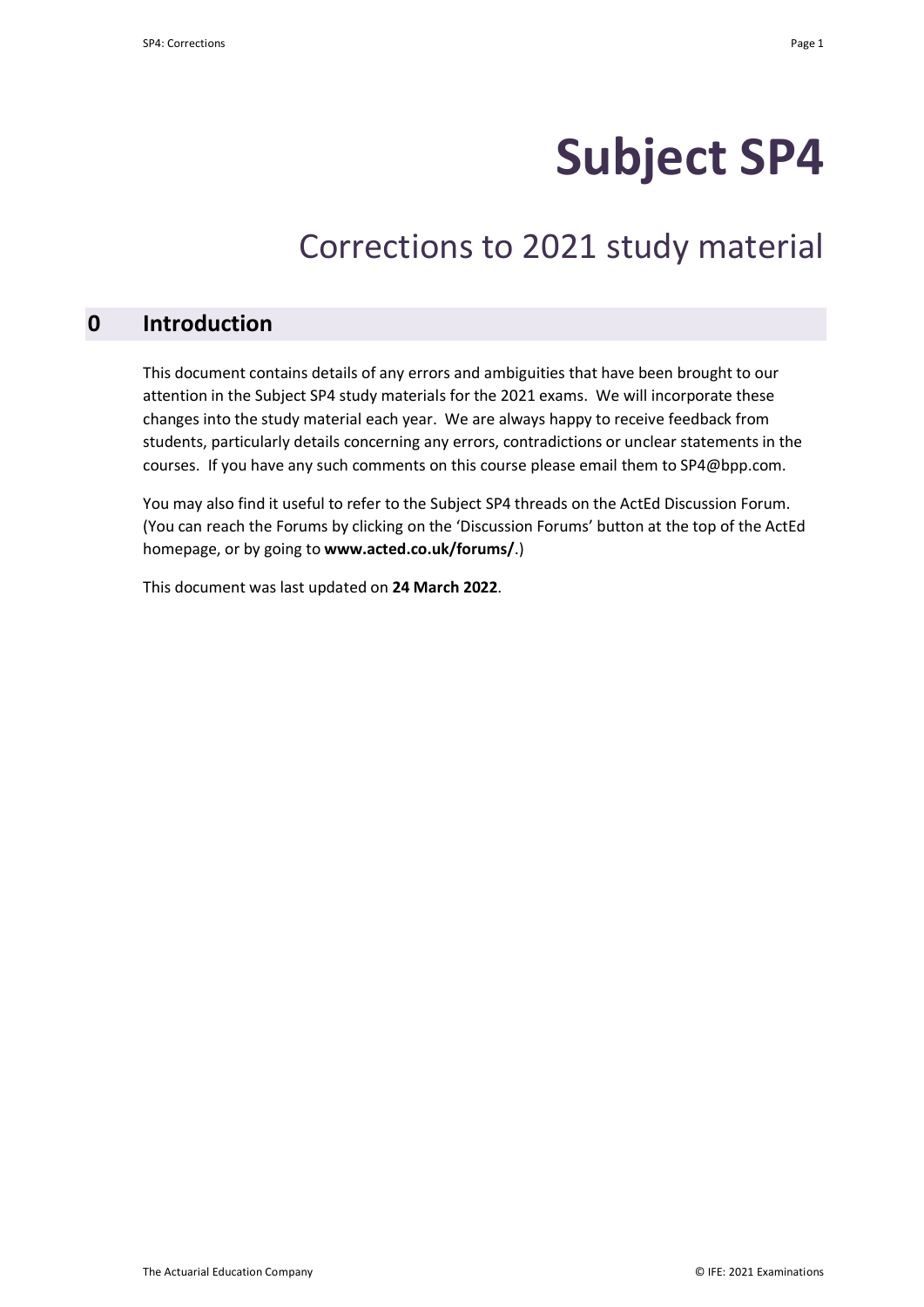### **1 Assignments**

#### **Assignment X6 Solutions**

#### *Solution 6.3 (added on 30 June 2021)*

In part (i), 'transfer to a non-insurance consolidator' should be added to the list of options for the provision of outstanding benefit payments, and the 'Total 3' at the end of the solution changed to 'Maximum 3'. So the solution now reads:

- 1. continue as a closed scheme
- 2. transfer the liabilities to another pension scheme of the same employer
- 3. transfer directly to the beneficiary
- 4. transfer to a personal pension or new employer's scheme to invest
- 5. transfer the liabilities to an insurer to guarantee the benefits by purchasing deferred or immediate annuities
- 6. transfer to a non-insurance consolidator
- 7. transfer to a central discontinuance fund.

[½ mark for each option, maximum 3]

In part (ii), 'Option 6 – transfer to a central discontinuance fund' should be renumbered to be Option 7 and 'Option 5 – transfer to an insurer …' should now read:

#### *Options 5 and 6 – transfer to an insurer or a non-insurance consolidator*

| The assumptions are influenced significantly by the terms offered by the insurer / consolidator  |                   |
|--------------------------------------------------------------------------------------------------|-------------------|
|                                                                                                  | $[\frac{1}{2}]$   |
| and are likely to be more prudent than those used for the ongoing funding valuation              | $[\frac{1}{2}]$   |
| as the terms will contain profit, expense and contingency margins                                | $[\frac{1}{2}]$   |
| and also allow for reinvestment and longevity risk.                                              | $[\frac{1}{2}]$   |
| The cost of transferring the benefits to a consolidator may be lower than the cost of purchasing |                   |
| annuities with an insurer                                                                        | [½]               |
| and this may be reflected in the assumptions used for a discontinuance valuation.                | $[\frac{\nu}{2}]$ |